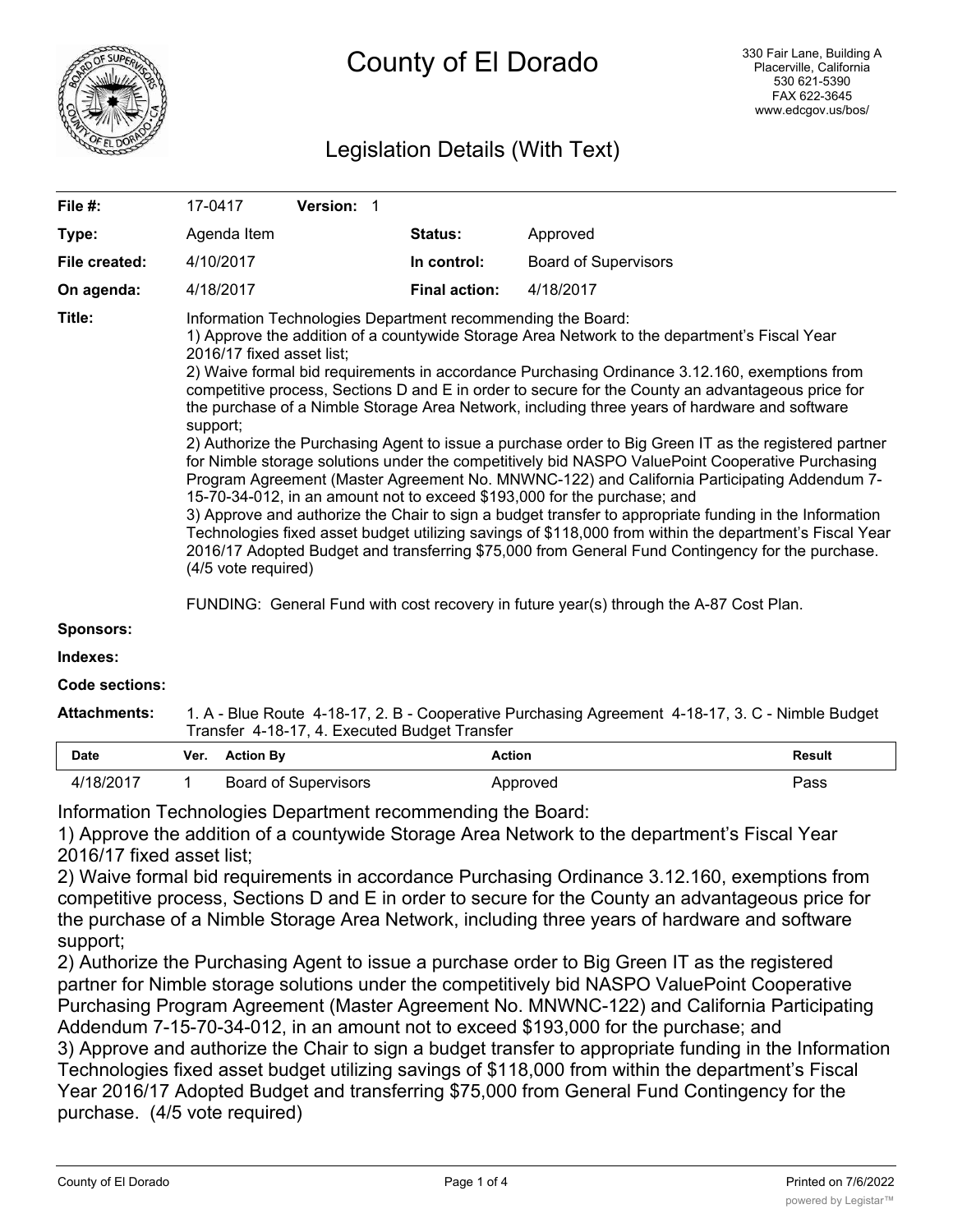**FUNDING:** General Fund with cost recovery in future year(s) through the A-87 Cost Plan. **DEPARTMENT RECOMMENDATION**

Information Technologies Department recommending the Board:

1) Approve the addition of a countywide Storage Area Network (SAN) to the department's FY 2016- 17 fixed asset list;

2) Waive formal bid requirements in accordance Purchasing Ordinance 3.12.160, exemptions from competitive process, Sections D and E in order to secure for the County an advantageous price for the purchase of a Nimble Storage Area Network (SAN), including three years of hardware and software support;

2) Authorize the Purchasing Agent to issue a purchase order to Big Green IT as the registered partner for Nimble storage solutions under the competitively bid NASPO ValuePoint Cooperative Purchasing Program Agreement (Master Agreement No. MNWNC-122) and California Participating Addendum No. 7-15-70-34-012, in an amount not to exceed \$193,000 for the purchase; and 3) Approve and authorize the Chair to sign a budget transfer to appropriate funding in the Information Technologies fixed asset budget utilizing savings of \$118,000 from within the department's FY 2016- 17 Adopted Budget and transferring \$75,000 from General Fund Contingency for the purchase. (4/5 vote required)

# **DISCUSSION / BACKGROUND**

The Information Technologies Department (IT) has maintained a status quo budget over the past two fiscal years while advising the Chief Administrative Office and the Board of Supervisors as to the long term impacts on IT infrastructure.

The County stores data and applications on multiple storage array networks, or SANs. The County's current SAN environment has reached the end of its life expectancy with the oldest equipment being over 7 years old. As a result the system has been experiencing repetitive drive failures which have a direct negative impact on IT services provided to County departments. The VDI outage occurring on March 30 was related in part to communication issues between our Storage Area Network (SAN) and server environment, causing the inability of users to access applications and data. Additionally, the current equipment does not conform to industry standards for encryption, manageability and restore points. The failures are due in part to the fact that we are consuming almost all of our current storage capacity. The associated tape backup drive is also failing and out of warranty. The inability to recover archived data from the tape backup system puts the County at risk of down-time and loss of data. The limitations of the current SAN have also delayed the upgrade of other IT infrastructure, and as a result staff must juggle competing applications and databases to ensure all systems keep running.

The IT Strategic Plan for data storage includes the elimination of the current legacy SAN technology by replacing it with more modern and reliable technology. This replacement is planned for FY 2017- 18; however, IT has identified the opportunity to purchase a new Nimble Storage Area Network at significantly discounted prices. Purchase of this new system now will reduce IT infrastructure needs in FY 2017-18.

IT staff has researched options for replacing the current SAN system and determined that the Nimble CS5000 will provide the County with enough storage capacity to handle growth for at least 3-5 years. The capacity of the CS5000 is between 200-220TB. This is nearly twice the capacity of the current SAN. The Nimble CS5000 will also allow the collapse from four (4) SAN storage environments to one (1), reducing annual maintenance costs and making administration and maintenance much easier and more efficient.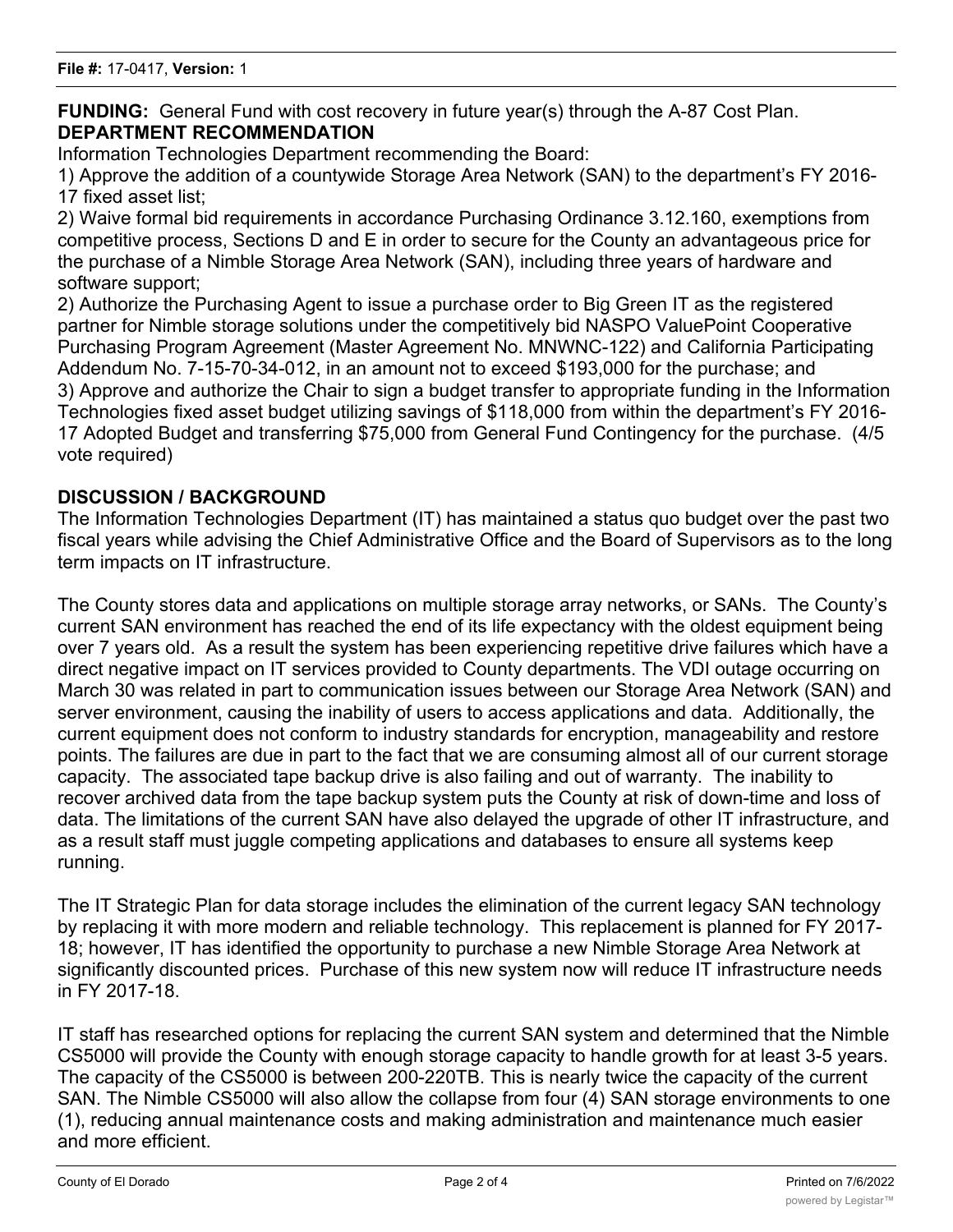Two key considerations in structuring a storage area network are Recovery Time Objective (RTO) and Recovery Point Objective (RPO). RTO is related to the amount of the time a system can be down without significant impact to operations. RPO is related to the allowable data loss during an outage. The Nimble CS5000 will support the County's server and VDI environments, which are currently running on separate SAN appliances. Running both environments on the CS5000 will be more efficient, will provide significantly better Recovery Point Objective (RPO) and Recovery Time Objective (RTO) results, and the County will get more value from the single SAN than from separate SANs.

Purchasing Ordinance Section 3.12.160 (D) allows for the exemption from competitive bidding when utilizing a contract that uses a competitive bidding process substantially the same as the County's process. Big Green IT is the registered partner for Nimble storage solutions under the competitively bid NASPO ValuePoint Cooperative Purchasing Program Agreement (Master Agreement No. MNWNC-122) and California Participating Addendum No. 7-15-70-34-012.

Purchasing Ordinance Section 3.12.160 (E) allows for the exemption from competitive bidding when special circumstances exist such that the purchase must be made within a limited period of time in order to secure for the County an advantageous price for the item that would not be achievable through competitive bidding. The discounted pricing offered by Big Green IT expires on April 25, 2017. List pricing for the recommended equipment and support is \$472,930 plus applicable taxes and shipping. Big Green IT is offering a 60% pricing discount on the Nimble CS5000 Storage Array, a 5% discount on a 3-year Software Support plan, and an additional purchase incentive discount of \$29,000 for combined reduced cost of \$178,688 - a savings of \$294,242 off the list price. The total recommended purchase price including taxes and shipping is \$190,223. In accordance with Purchasing Ordinance Section 3.12.160, a comparative market analysis was conducted to ensure the competitiveness of the pricing. Staff obtained quotes from four (4) vendors, including Big Green IT, and determined that the lowest pricing offered was from Big Green IT, with the second lowest price being more than \$100,000 higher.

In addition to the savings obtained on the initial purchase of the Nimble storage array, future annual support costs are reduced by approximately 61% from current costs. Support costs go from \$69,526 to \$27,240 for a savings of \$42,286 per year.

The next phase of the IT Strategic Plan for data storage will be the acquisition of a second, lighterweight Nimble device to be housed in South Lake Tahoe, for business continuity (BC) and disaster recovery (DR). This is planned for FY 2019-20.

# **ALTERNATIVES**

The Board could choose not to approve the purchase at this time; however, this would likely result in an increase in costs and continued operational impacts to departments should the current SAN continue to experience failures.

# **OTHER DEPARTMENT / AGENCY INVOLVEMENT**

Chief Administrative Office, Procurement & Contracts, County Counsel.

#### **CAO RECOMMENDATION**

It is recommended that the Board approve this item.